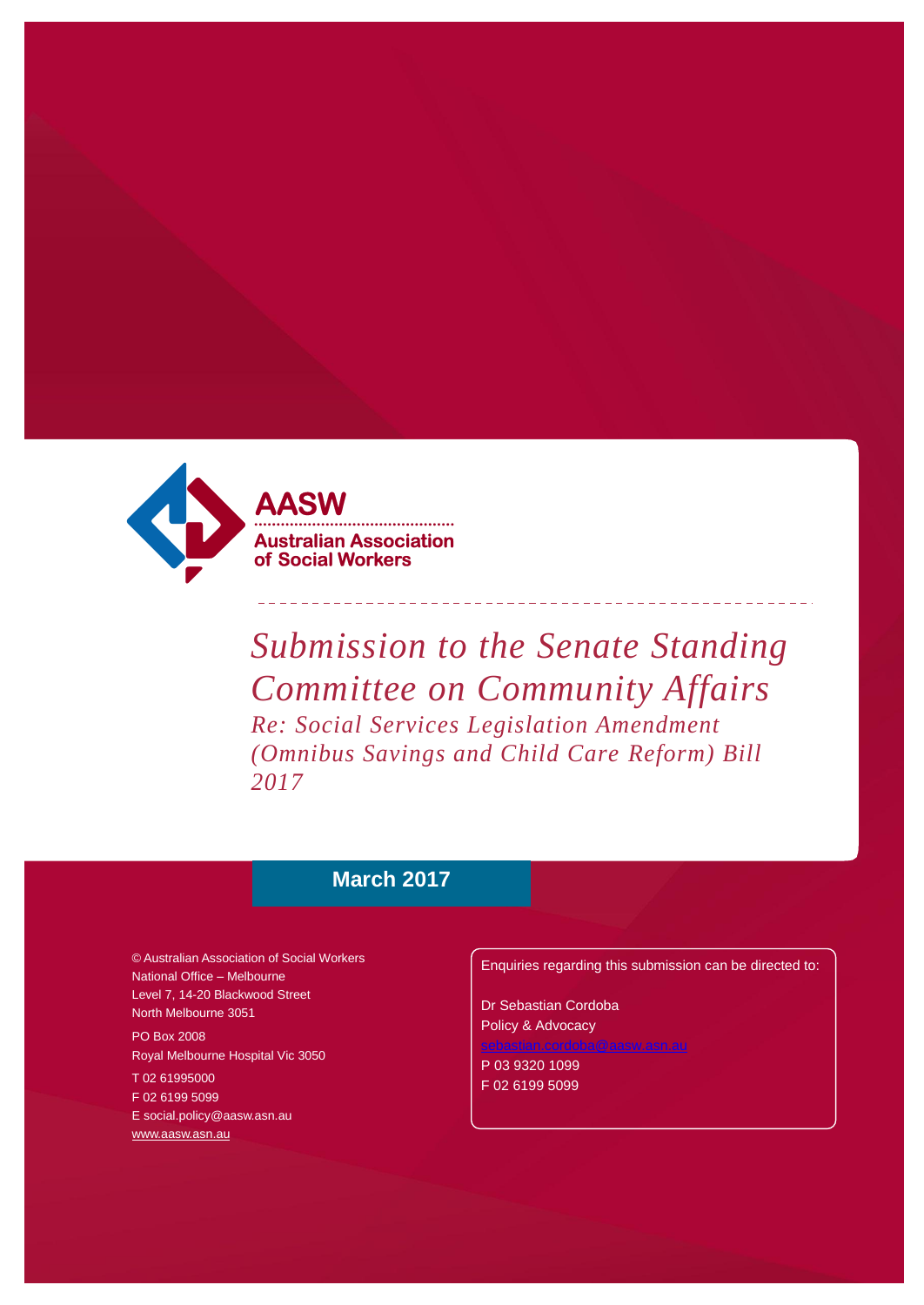# **Introduction**

#### **Who we are**

**The Australian Association of Social Workers (AASW) is the professional body representing more than 10,000 social workers throughout Australia.** 

**We set the benchmark for professional education and practice in social work and have a strong voice on matters of social inclusion, social justice, human rights and issues that impact upon the quality of life of all Australians.**

## **The social work profession**

The social work profession is committed to the pursuit of social justice, the enhancement of the quality of life, and the development of the full potential of every member of society.

Principles of social justice, human rights, collective responsibility and respect for diversity are central to the profession and are underpinned by theories of social work, social sciences, humanities and Indigenous knowledge.

Social workers work with individuals, families, groups and communities. Professional social workers consider the relationship between biological, psychological, social, cultural and spiritual factors and how they impact on a client's health, wellbeing and development. Accordingly, social workers maintain a dual focus in both assisting with and improving human wellbeing and identifying and addressing any external issues (known as systemic or structural issues) that may impact on wellbeing, such as inequality, injustice and discrimination.

## **Our submission**

The AASW welcomes the opportunity to contribute to this inquiry into the *Social Services Legislation Amendment (Omnibus Savings and Child Care Reform) Bill 2017*. Although social workers work with people from every strata of society, we have a particular commitment to those who are most disadvantaged. It is of concern to the members of the AASW that many of the provisions in this Bill take money from the poorest and most disadvantaged. In the past we have made submissions on the injustice and inappropriateness of many of these provisions and we are disappointed that they are again being proposed. We believe that there are fairer ways to reduce Government cost and we maintain our resolve to continue to advocate against the reduction in income support for the most vulnerable in our society.

# **Responses**

## **Schedule 6: Pensioner Education Supplement**

The AASW has been concerned for some time about the welfare of students dependent on government allowances and recipients of Newstart allowance. Both student allowances and Newstart allowance are now substantially below the rate of other benefits and have been declining in relative value for the last 15 years. In addition, the AASW has been interested in the circumstances of people receiving the Disability Support Pension (DSP) who attend are attending tertiary studies with the view of improving their chances of moving to paid employment. To better understand these circumstances the AASW undertook research into the financial circumstances of students generally. <sup>1</sup> This research, using data from 2320 social work students provides significant information on the sub-group of students on DSP.

l <sup>1</sup> <https://www.aasw.asn.au/social-policy-advocacy/national-study-of-social-work-students>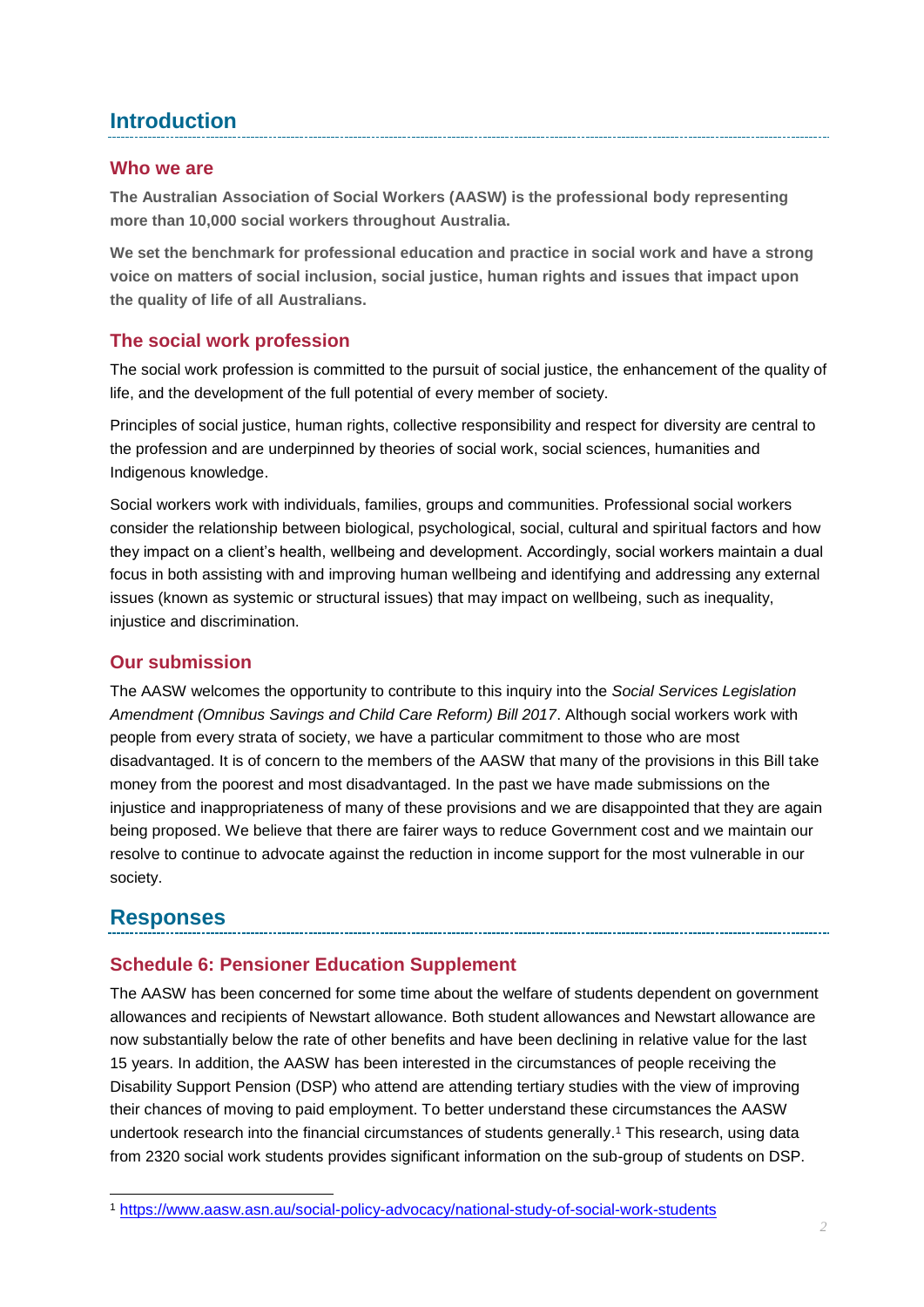Below are some key results from this research that substantiates our position against the proposed legislation that would eliminate the Pensioner Education Supplement:

- One of the groups that are eligible for Pensioner Education Supplement is the cohort of people on a DSP who are engaged in tertiary education at an approved institution. Recently, as part of the much larger study of social work students, the AASW and James Cook University collected data on 54 social work students who were also receiving a DSP. The data summarised below shows the extreme financial stress of this group.
- The research revealed that 55% of the students indicated that they regularly went without food or other necessities because they could not afford them. Students also indicated that at times they had insufficient money for food (59%), clothing (67%), accommodation (43%), transport (56%) and medication (52%).
- In addition, the lack of financial resources directly affected the students' study experiences; 87% of students indicated they did not have not enough money to pay for all recommended texts or educational resources, 35% had problems with accommodation caused by a lack of income and 35% felt that the lack of financial support increased the likelihood of dropping out of the course.
- Other indicators of the financial vulnerability of this group was that only 25% had savings in the event of financial difficulty, and only 17% were supported financially by parents, partners or other family members.

The amendments in this Schedule will reduce the income of recipients of the DSP engaged in fulltime study by \$62.40 per fortnight. Our study highlights how such payments are vitally important in helping students with significant disabilities continue to engage in tertiary study as a precursor to paid employment. The evidence suggests that the well-targeted Pensioner Education Supplement should be increased rather than removed.

#### **Schedule 7: The Education Entry Payment**

The Education Entry Payment is a relatively modest payment of \$208 that is paid once a year. It is well targeted to assist persons on allowances or pensions who are seeking to improve their position by undertaking further education. Given that the stated aim of the bill is to encourage participation in work and study, the position of the AASW is that it would be better to increase this payment rather than remove it.

#### **Schedule 9: Closing Energy Supplement to new welfare recipients**

We welcome the continuation of the Energy Supplement to families who are already receiving a welfare payment but we are concerned that it is not to be extended to people who commence receiving a welfare payment in future. The energy supplement for these recipients should only be removed when the payments themselves are increased above the poverty line. This means increasing the rates of these payments to 90% of the Aged Pension, the rate at which Newstart Allowance was paid in 1997. Since that time the rate for Newstart Allowance has fallen to approximately 66% of the Pension and Youth Allowance to 55% of the Pension.

The injustice and the distress this has caused is well documented and has been presented to the Government on numerous occasions. We refer the members of the Committee to the Parliamentary Library's report on the issue and our own briefing paper.

#### **Schedule 13: Ordinary waiting periods**

The AASW is concerned at both aspects of this Schedule: the extension of the ordinary waiting period to new claimants of Newstart allowance and parenting payments; along with the restriction in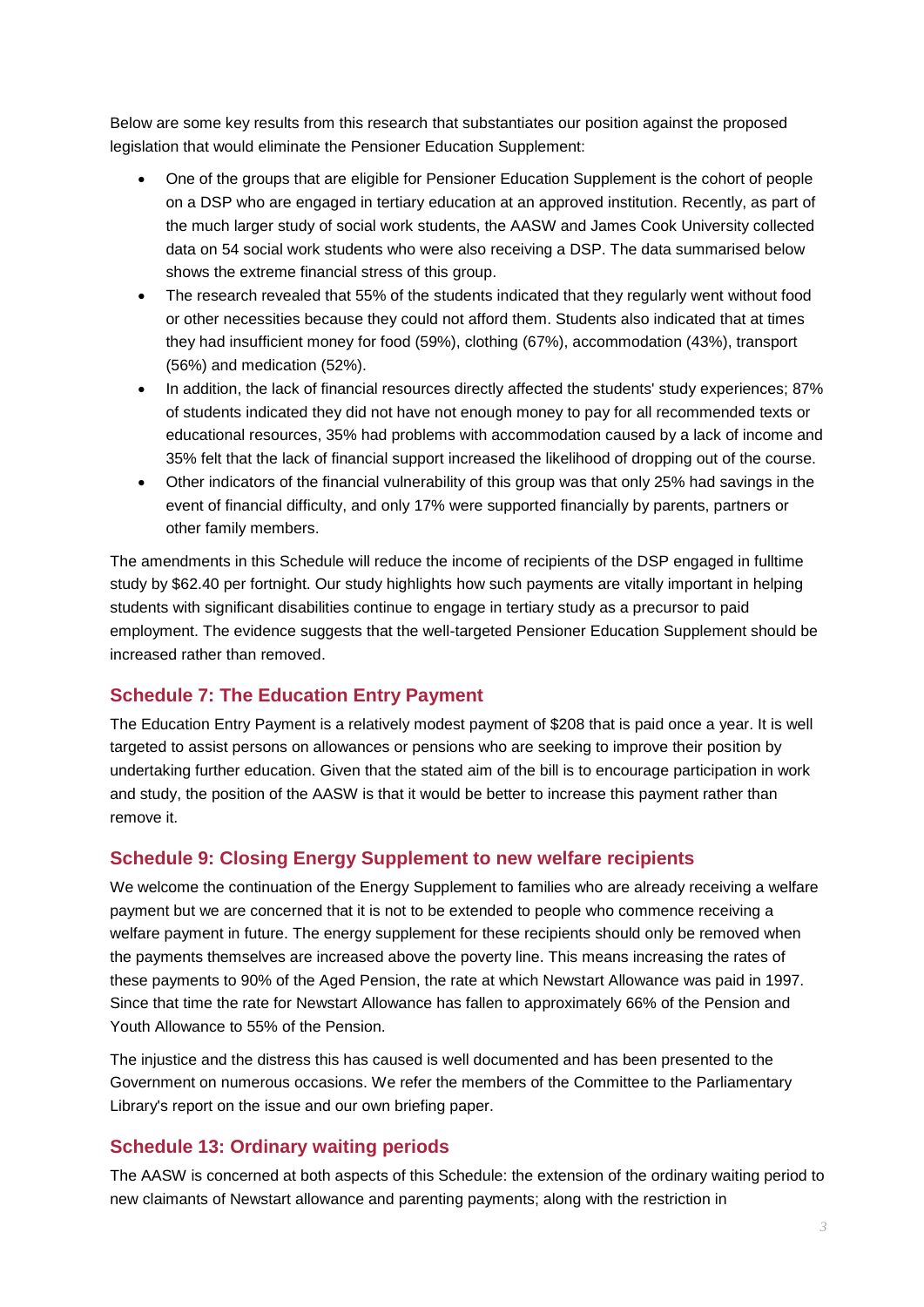circumstances under which the waiting period can be waived. While we welcome the acknowledgement in this schedule that people who have experienced family violence will be understood to be in financial crisis, our members can identify other situations in which it will be similarly difficult to produce documentation. We therefore believe that the change from 'Severe financial hardship' to 'personal financial crisis', along with the added evidentiary requirements, will force into genuine destitution of young people who have little or no resources.

This was effectively acknowledged previously in versions of the Explanatory Memorandum associated with this Bill, in which it was noted that, 'Around \$8.1 million in additional funding will be made available to Emergency Relief providers to provide assistance for those impacted by this measure.'

#### **Schedule 14: Age requirements for various Commonwealth payments**

Notwithstanding the title of this schedule, the actual effect of moving all these people onto a different allowance will be to reduce the level of payments they receive.

The AASW is of the view that the amendments in this schedule should not proceed because the rates of Youth Allowance are still too low. We acknowledge that Schedule 1 describes an increase of \$19 per fortnight, but this will be inadequate compensation for the much lower rate at which Youth Allowance is paid. After the increase, the rate of youth allowance for a single person living away from home will be \$31.85 a day. This is a rate that is well below the poverty line.

The justification provided in the bill is that the conditions of Youth Allowance contain greater flexibility with respect to earnings, and therefore there is a greater incentive to work.

While there may be an argument for a differential between the pension rate and rates for those seeking employment, any differential should not force people into destitution. Once this occurs any benefit of the differential in encouraging people to look for work is lost. This is because factors leading to poverty such as lack of money for accommodation, subsistence food, clothing suitable to attend job interviews or insufficient funds for transport all interfere with the ability to seek work.

The amendments in this schedule also blame young people in Australia for the worldwide phenomenon of rising youth unemployment rates. In fact, Australia is doing quite well by world standards though the rates of youth unemployment are rightly a matter of concern. It is a view often published in popular media to perceive the 'current' younger generation as 'lazy' and less responsible than their elders. However, there is no strong evidence to indicate that the current cohort of young people is avoiding employment more than any other segment of the population. Instead, the experience of our members is that most young people are motivated to find work because they want the identity, status, security, opportunities and options that work provides.

These proposed amendments might influence the very small numbers of young people who are purposely avoiding paid employment, but they will negatively impact on the great majority who are not, and who simply cannot find a job.

#### **Schedule 15: Income support waiting periods**

The Parliamentary Library has produced a detailed and well-reasoned critique of the proposal in this schedule that outlines issues associated with the rationale, as well as risks and unintended consequences of the proposed amendments. We commend this report to the Senators.

#### **Schedule 16: Other waiting period amendments**

The explanatory memorandum states that jobseekers who do not have significant barriers will be required to complete 'pre-benefit activities' in order to commence receiving benefits.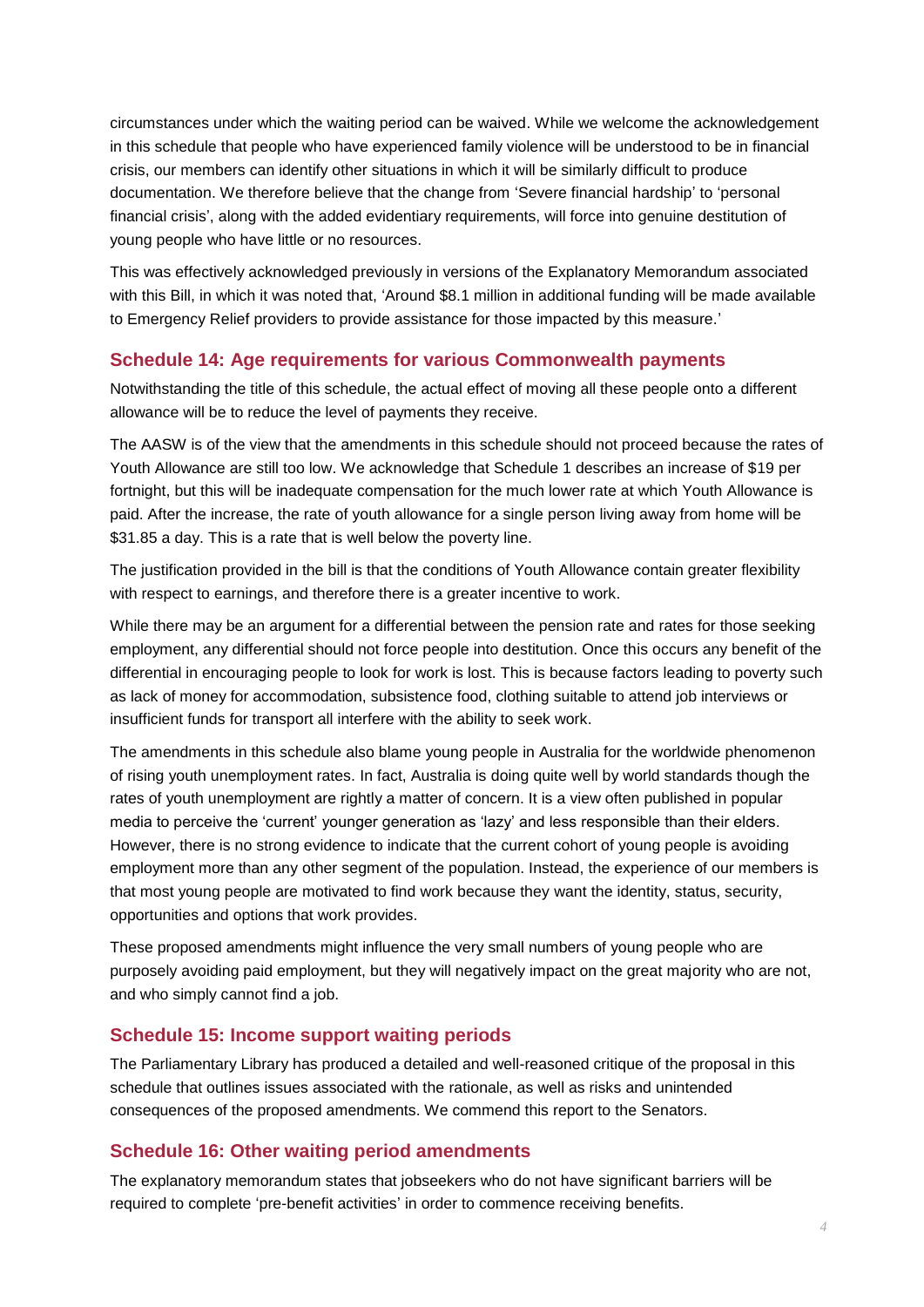We note that the Government has not offered any evidence that these changes will actually lead to more people getting paid employment. At their best they may make people more compliant to Government requirements. However, if there is little relation between the requirements for receiving welfare payments, and the availability of jobs, then these will not result in any job seekers actually achieving paid employment, all that this will achieve is harassment of the unemployed. Many clients of social workers justifiably complain about jumping through rigid bureaucratic hoops or undergoing humiliation to qualify for welfare payments, while at the same time finding that there is little real support to get a job.

## **Conclusion**

The AASW believes that while there is a need for fiscal responsibility, this should not be achieved by unfairly penalising the most disadvantaged and vulnerable in our society. It is our belief that Australia can afford more humane support for people who are unemployed, for students, for carers and for prisoners. True fiscal responsibility results in a more equitable society, not one in which there is a growing divide between rich and poor, and in which the poor are made more destitute.

Submitted for and on behalf of the Australian Association of Social Workers Ltd